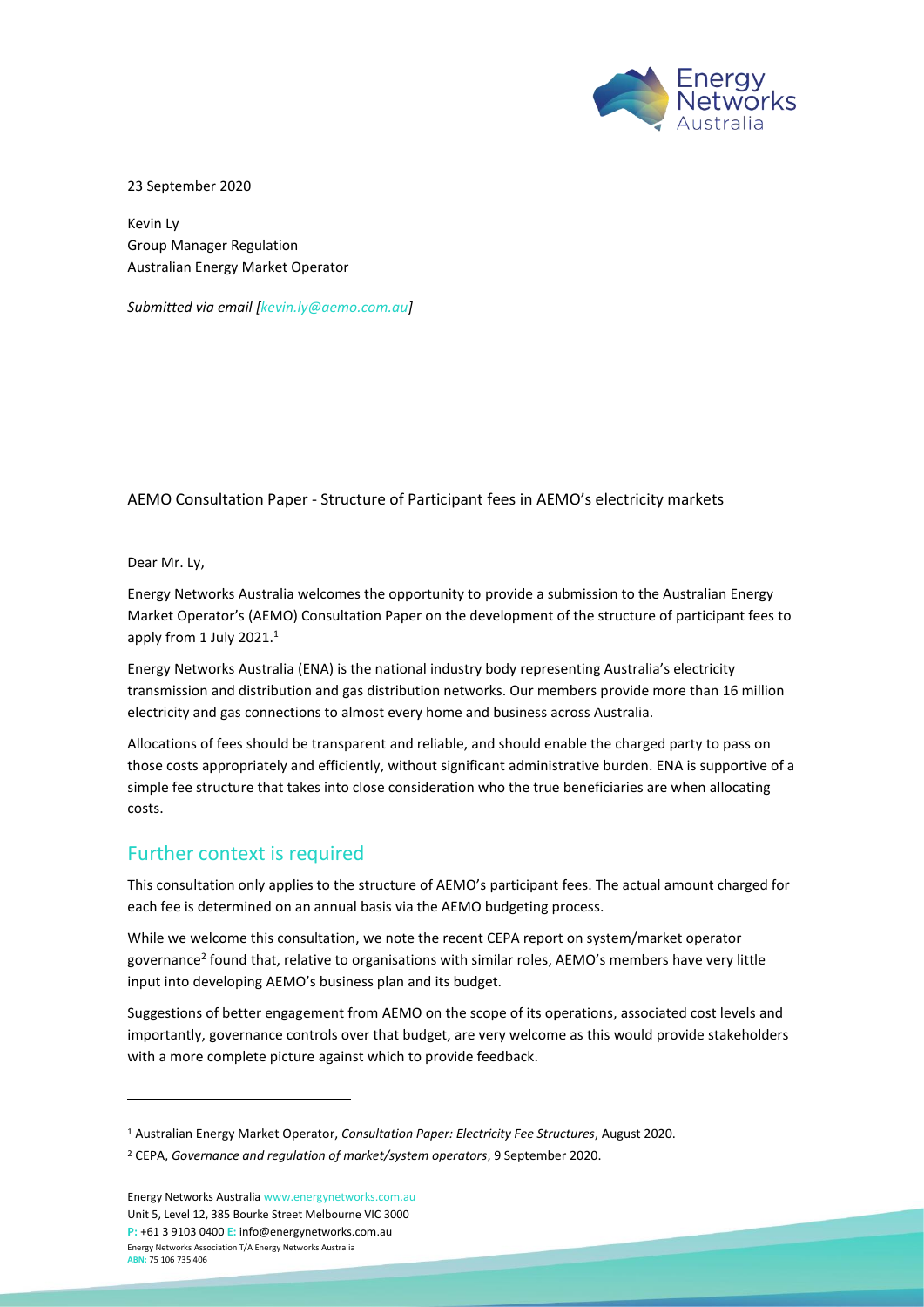

Proposed significant increases in the levels of AEMO fees<sup>3</sup> and forecast further increases have intensified the priority of understanding in a holistic manner the level of fee recovery, proposed fee structure and mechanisms to ensure efficient cost management.

## National Transmission Planner

With the development of the Integrated System Plan (ISP), amendments to the National Electricity Rules now require AEMO's national transmission planner (NTP) costs to be recovered from transmisison network service providers (TNSPs).<sup>4</sup>

ENA supports AEMO's rule change proposal<sup>5</sup>, which seeks to address a number of issues relating to timing and uncertainty in administrative arrangements for the budgeting and charging of AEMO's NTP costs to TNSPs. The AEMO proposed NTP rules amendments create a necessary and clear transition to meet the policy intent of the Energy Security Board in relation to the ISP.

ENA is supportive of the proposed allocation methodology (*TNSPs levied based on their respective jurisdiction's consumption for the latest completed financial year, and equal monthly invoicing*) continuing post 30 June 2022, and does not consider that another method should be applied thereafter. However, we consider that further transparency is required on what constitutes an NTP cost and the criteria that AEMO applies to determine that.

## DER Integration

Distributed energy resources (DER) are becoming an increasingly significant part of Australia's energy mix and ENA is supportive of reforms that better integrate DER into the power system. ENA supports an incremental 'as-needed' approach to DER integration that is based on clear cost/benefit assessments to prevent passing avoidable costs onto consumers.

The Consultation Paper outlines AEMO's work, undertaken in collaboration with stakeholders, to design and implement technical integration of DER. AEMO notes that there will be a cost needed to be recovered from participants for this work, and proposes a number of options for fee structure for stakeholder feedback, including recovering from distribution network service providers (DNSPs).

Under the current regulatory framework, ENA considers that these costs should be recovered from the existing registered participant class of market customers for the following reasons:

- The allocation of fees should enable the charged party to pass on those costs appropriately and efficiently, without significant administrative burden. Retailers have a direct relationship with customers, the end-beneficiaries, and can therefore pass through fees to customers more efficiently than a DNSP.
- Due to the regulatory framework and cycle, DNSPs will not have the ability to recover these costs from the commencement of the new structure (1 July 2021). The introduction of any new charges needs to consider alignment with the Australian Energy Regulator's five-yearly regulatory

<sup>4</sup> The reallocation of NTP costs to TNSPs was opposed by Energy Networks Australia on the basis that it did not result in any demonstrable benefit to consumers and Energy Networks Australia continues to hold that view.

<sup>3</sup> CEPA, *Governance and regulation of market/system operators*, 9 September 2020, Figure 2.1, Page 13.

<sup>5</sup> AEMC, *Reallocation of national transmission planner costs*, Consultation paper, 3 September 2020.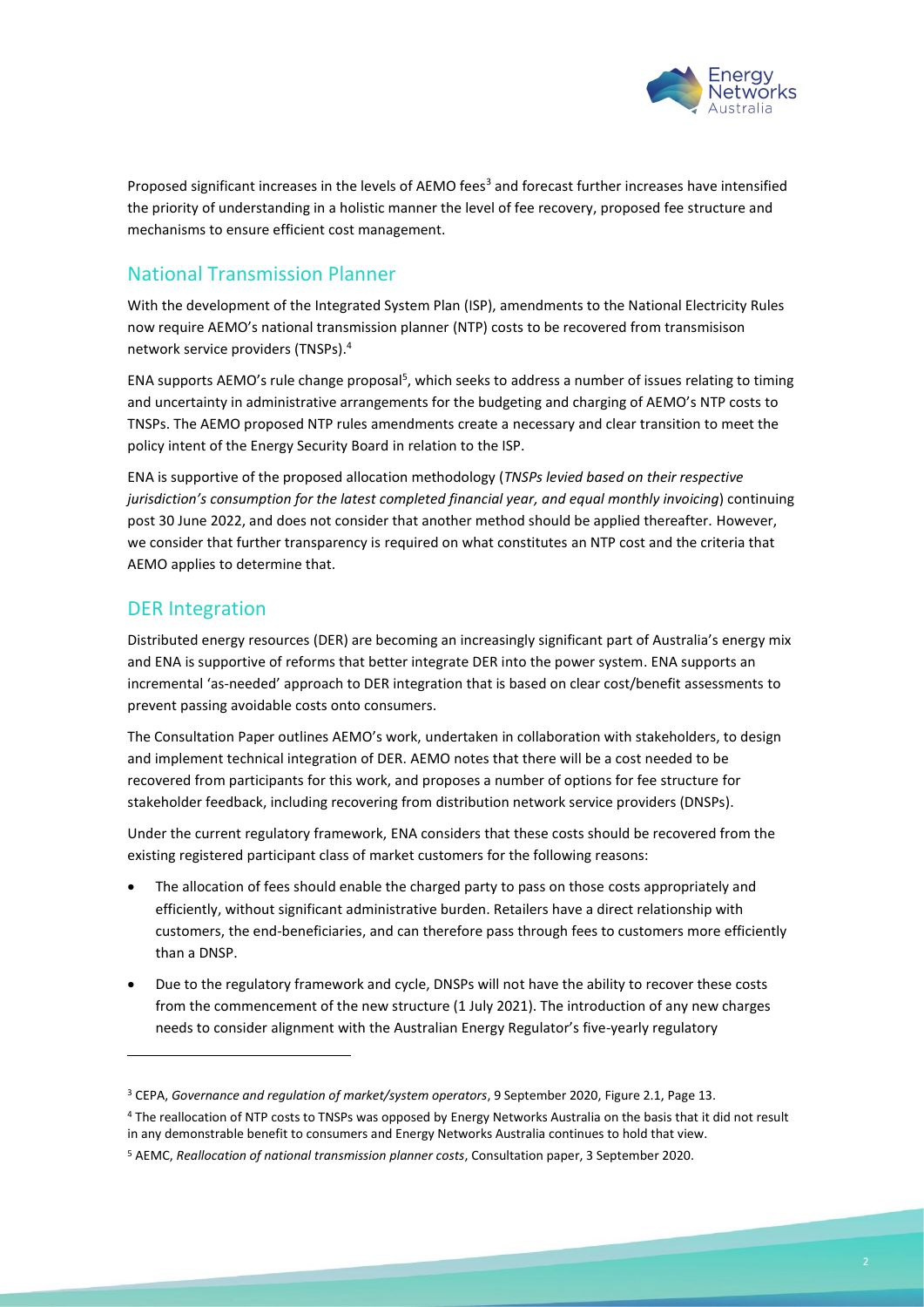

determination process. To impose new costs on participants (in order to provide full cost recovery for AEMO) who do not then have the ability to recover these costs is not considered to be an equitable outcome that is in the long term interests of consumers, or consistent with the Revenue and Pricing Principles of the National Electricity Law.

- DNSPs have no control over AEMO costs and are unable to forecast them up to seven years in advance for inclusion in revenue proposals. Any costs allocated in such a manner could be over or under-estimated with the potential to impact DNSPs or consumers.
- If costs are allocated to a new entrant's category such as a demand response service provider (DRSP), then given the smaller number of participants and the difficulty in predicting recovery based on consumption or NMIs, it may mean that the allocation is subject to over or under recovery for AEMO and the smaller participant category. This may then become a barrier to or stifle the innovative services.

# 5MS, Digital platform, system and cyber refresh, & CDR

The Consultation Paper outlines a number of major reform initiatives including:

- The Five-Minute Settlement (5MS) program, which seeks to lead to more efficient bidding and operational decisions, along with providing a better price signal for investment in fast response technologies.
- The Energy Consumer Data Rights (CDR) program, which seeks to enable consumers to make more informed decisions about their energy supply and investments by offering them greater control over, and easy access to, their energy consumption data.
- A significant refresh of AEMO's systems, including the development of a modern digital platform that will provide more reliable and transparent data.

These reforms are being pursued on the basis of providing benefits to end-consumers. Therefore ENA considers that consistent with the fee structure principles, and for the many of the same reasons outlined in the DER section above, the current attribution of National Electricity Market (NEM) fees to participants should be retained as per Figure 1 (*Current attribution of NEM fees to participants*) in the Consultation Paper.<sup>6</sup>

It is worth highlighting that the Energy Security Board acknowledged in its decision on the ISP rules that AEMO's costs are outside TNSPs' control and so should not be subject to incentive regulation. For this reason, a pricing adjustment mechanism was included in the ISP rules to allow for the direct pass through of NTP costs to consumers. It follows that if there is any further allocation of costs to network service providers, which ENA does not support, it must be accompanied by a pricing adjustment mechanism.

## Non-energy synchronous services should not attract fees

The synchronous condensers provided by TNSPs are to meet a declared shortfall in system strength in the NEM. It is a requirement on TNSPs that once AEMO has declared a shortfall of inertia or system strength,

<sup>6</sup> Australian Energy Market Operator, *Consultation Paper: Electricity Fee Structures*, August 2020, Figure 1, Page 16.